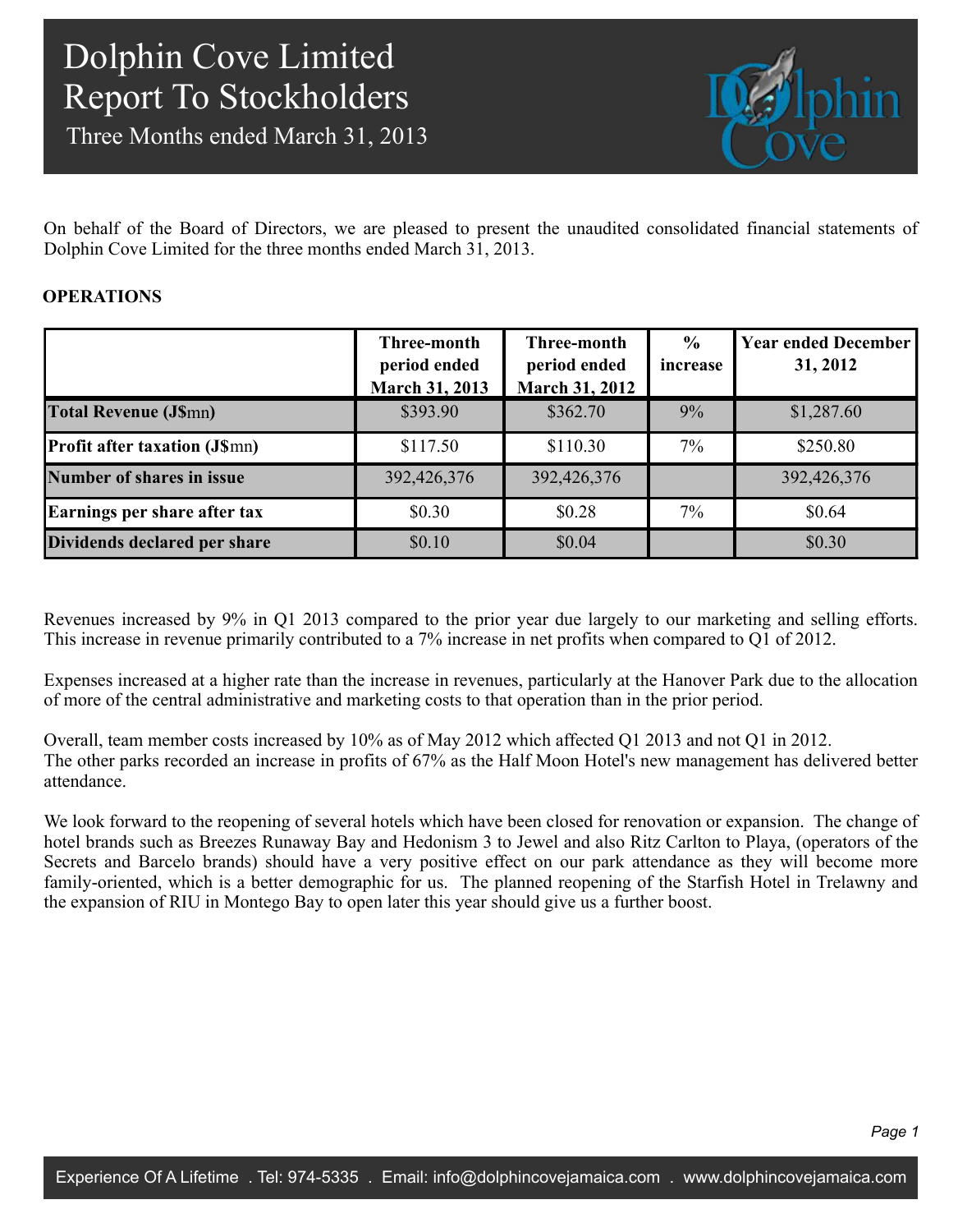Three Months ended March 31, 2013



Our strategic plan for expansion in the short term is to establish parks in nearby tourism destinations with attractive markets.

### *Reclassification*

*In prior years we attributed all cruise ship revenues to Dolphin attraction revenue in the Group interim statement of comprehensive income. In 2013 we now allocate some of that revenue to Ancillary services revenue. This largely accounts for the apparent decline in Dolphin attraction revenue and increase in Ancillary services revenue.*

### **FINANCIAL POSITION**

|                                                     | As at<br><b>March 31, 2013</b> | As at<br><b>March 31, 2012</b> | Increase/<br>(decrease) | As at<br><b>December 31, 2012</b> | Increase/<br>(decrease) |
|-----------------------------------------------------|--------------------------------|--------------------------------|-------------------------|-----------------------------------|-------------------------|
| <b>Working Capital (J\$mn)</b>                      | \$208.4                        | \$290.1                        | $-28%$                  | \$156.5                           | 33%                     |
| <b>Fixed Assets (J\$mn)</b>                         | \$1,070.9                      | \$932.8                        | 15%                     | \$1,058.3                         | $1\%$                   |
| Long-term debt including<br>current portion (J\$mn) | \$52.9                         | \$179.2                        | $-70%$                  | \$101.3                           | $-48%$                  |
| <b>Net Assets (J\$mn)</b>                           | \$1,230.7                      | \$1,107.2                      | 11%                     | \$1,152.4                         | $7\%$                   |
| Net assets per share                                | \$3.14                         | \$2.82                         | 11%                     | \$2.94                            | 7%                      |
| <b>Market price</b>                                 | \$8.40                         | \$7.00                         | 20%                     | \$7.80                            | 8%                      |
| <b>Market/Book value</b>                            | \$2.68                         | \$2.48                         | 8%                      | \$2.66                            | $1\%$                   |

The increase in fixed assets compared to March 2012 is mainly due to the acquisition of real estate overseas for the establishment of new parks and the acquisition of additional dolphins.

Long term debt including the current portion has been reduced by \$126.3 million from March 31, 2012 and \$48.4 million since year end.

Director

Stafford Burrowes, OD Chairman and Chief Executive Officer

mmsburn **Director** 

Hon. William A. McConnell, O.J., C.D. Chairman of Audit Committee

*Page 2*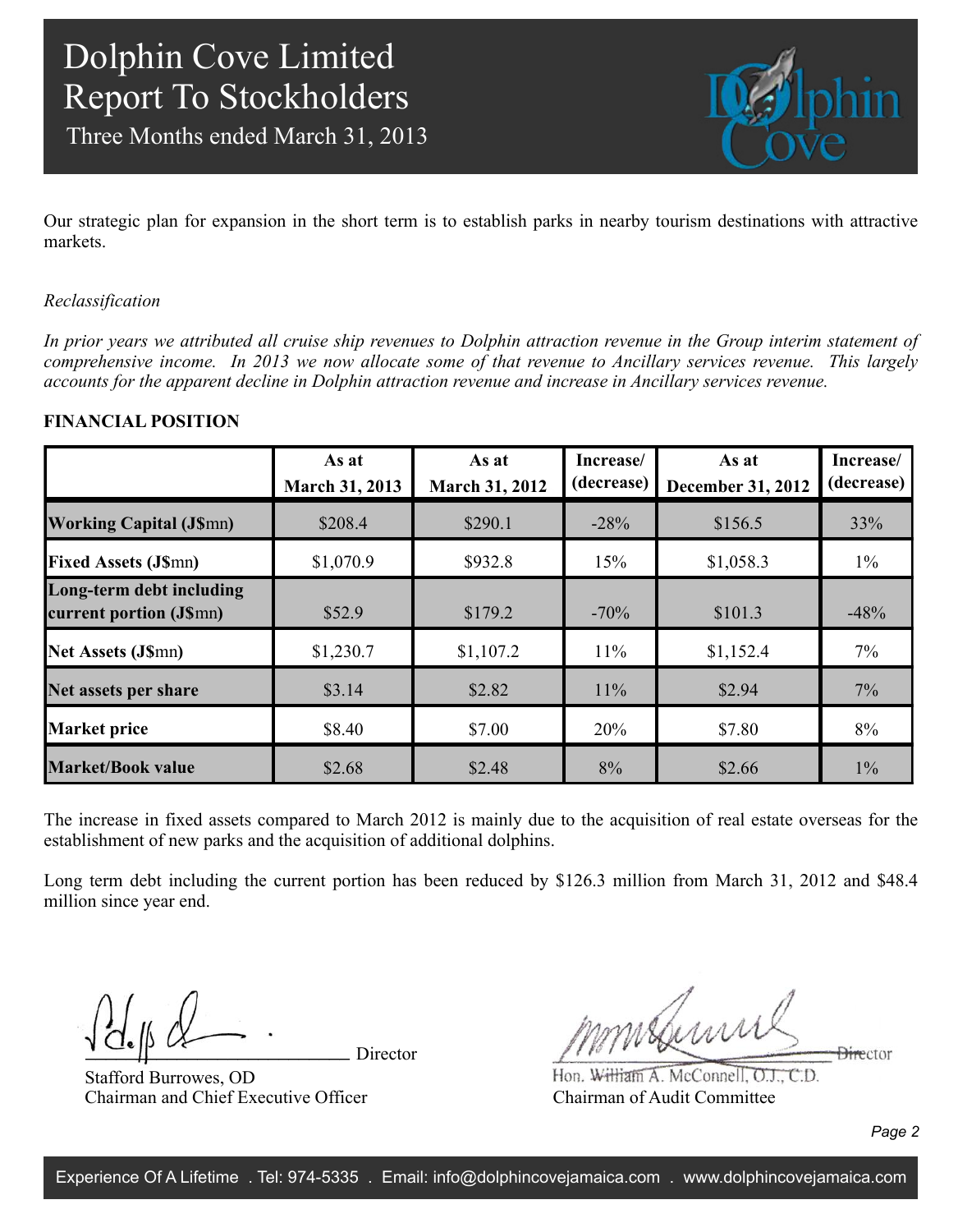Three Months ended March 31, 2013



### **DOLPHIN COVE LIMITED**

### **Group Interim Statement of Financial Position As At March 31, 2013**

|                                                             | 3 Months<br><b>Ended</b><br>March 31, 2013 | 3 Months<br><b>Ended</b><br>March 31, 2012 | Year<br><b>Ended</b><br>December 31, 2012 |
|-------------------------------------------------------------|--------------------------------------------|--------------------------------------------|-------------------------------------------|
|                                                             | <b>Unaudited</b>                           | <b>Unaudited</b>                           | <b>Audited</b>                            |
| <b>CURRENT ASSETS</b>                                       |                                            |                                            |                                           |
| Cash and cash equivalents                                   | 124,607,169                                | 37,971,808                                 | 59,263,625                                |
| Securities purchased under resale agreements<br>Investments | 25,072,730                                 | 97,560,828<br>54,212,085                   | 54,686,189                                |
| Accounts receivable                                         | 183,419,769                                | 226,684,769                                | 144,134,941                               |
| Due from related parties                                    | 59,819,480                                 | 5,081,952                                  | 56, 557, 537                              |
| Taxation recoverable                                        | 5,691,300                                  | 4,582,947                                  | 5,663,025                                 |
| Inventories                                                 | 35,118,169                                 | 28,711,851                                 | 25,933,853                                |
|                                                             | 433,728,617                                | 454,806,239                                | 346,239,170                               |
| <b>NON-CURRENT ASSETS</b>                                   |                                            |                                            |                                           |
| Property, plant and equipment                               | 915,018,618                                | 827,047,990                                | 899, 384, 545                             |
| <b>Biological</b> assets                                    | 155,847,247                                | 105,769,548                                | 158,899,972                               |
|                                                             | 1,070,865,865                              | 932,817,538                                | 1,058,284,517                             |
|                                                             |                                            |                                            |                                           |
| <b>TOTAL ASSETS</b><br>\$                                   | 1,504,594,482                              | 1,387,623,777                              | 1,404,523,687                             |
| <b>CURRENT LIABILITIES</b>                                  |                                            |                                            |                                           |
| Bank overdrafts, unsecured                                  | 27,236,650                                 | 16,042,251                                 | 32,755,176                                |
| Short term loan                                             | 50,000,000                                 |                                            | 10,000,000                                |
| Accounts payable and provisions                             | 126,544,712                                | 75,891,603                                 | 90,802,506                                |
| Current portion of long term loans                          | 21,580,000                                 | 72,496,871                                 | 56,219,347                                |
| Taxation payable                                            |                                            | 301,774                                    |                                           |
|                                                             | 225,361,362                                | 164,732,499                                | 189,777,029                               |
|                                                             |                                            |                                            |                                           |
| <b>NON-CURRENT LIABILITY</b>                                |                                            |                                            |                                           |
| Deferred tax liability                                      | 17,232,183                                 | 9,022,612                                  | 17,232,183                                |
| Long term loans                                             | 31,315,794                                 | 106,710,830                                | 45,127,500                                |
|                                                             | 48,547,977                                 | 115,733,442                                | 62,359,683                                |
| <b>SHAREHOLDERS EQUITY</b>                                  |                                            |                                            |                                           |
| Share capital                                               | 257,960,325                                | 257,960,325                                | 257,960,325                               |
| Capital Reserve                                             | 351,729,563                                | 344,965,907                                | 351,729,563                               |
| <b>Retained Earnings</b>                                    | 620,995,255                                | 504,231,604                                | 542,697,087                               |
|                                                             | 1,230,685,143                              | 1,107,157,836                              | 1,152,386,975                             |
|                                                             |                                            |                                            |                                           |
| <b>TOTAL SHAREHOLDERS'</b>                                  |                                            |                                            |                                           |
| <b>EQUITY AND LIABILITIES</b><br>\$                         | 1,504,594,482                              | 1,387,623,777                              | 1,404,523,687                             |
|                                                             |                                            |                                            |                                           |

Approved by the Board of Directors and signed on its behalf by:

 $\begin{array}{ccc} \sqrt{d_e} & \sqrt{d_e} \end{array}$ Stafford Burrowes, O.D.

 $\frac{1}{2}$ 

Hon. William A. McConnell, O.J., C.D.

*Page 3*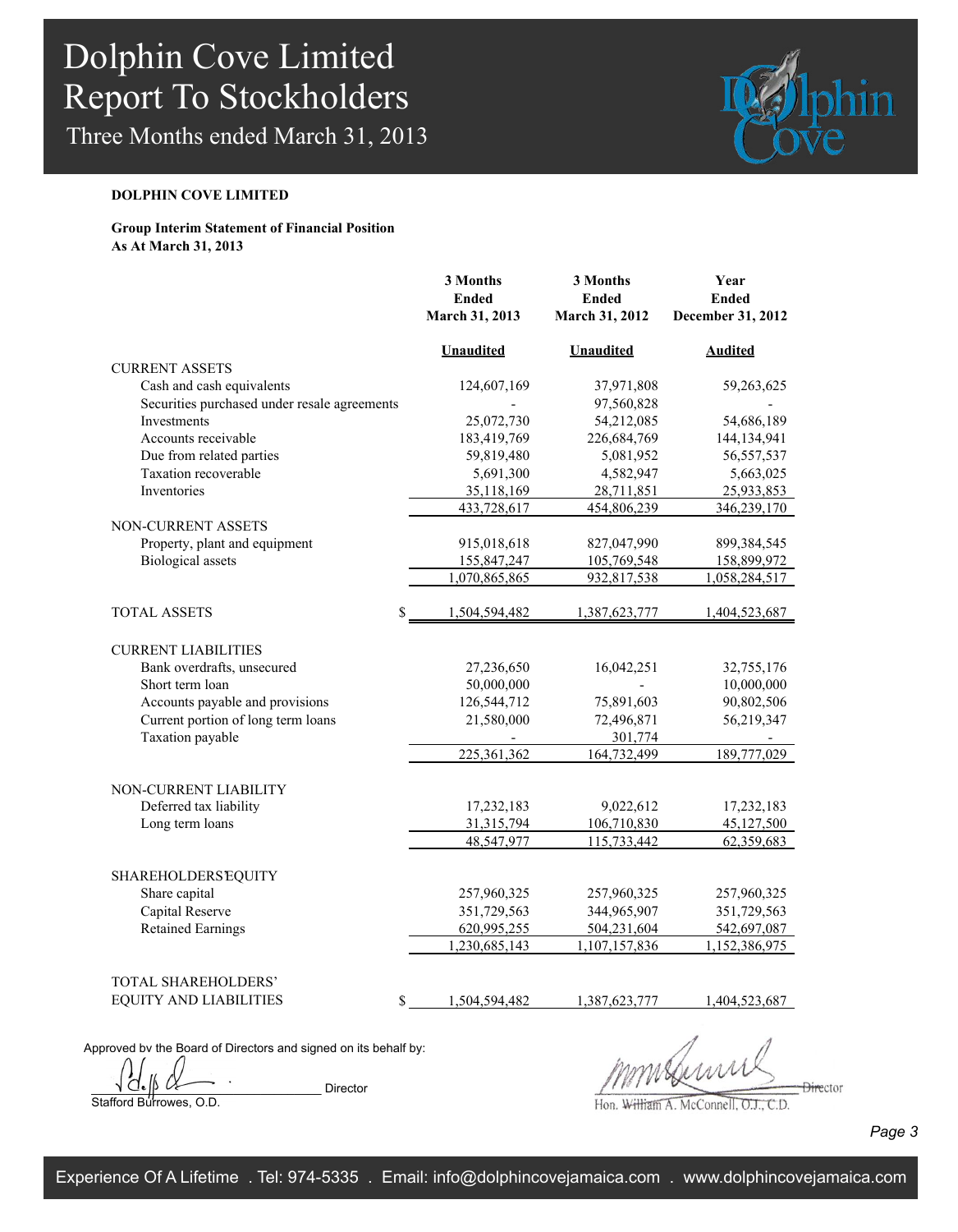Three Months ended March 31, 2013



#### **DOLPHIN COVE LIMITED**

**Group Interim Statement of Comprehensive Income Three months ended March 31, 2013**

|                                                                                                                                               | 3 Months<br><b>Ended</b><br>March 31, 2013<br><b>Unaudited</b> | 3 Months<br><b>Ended</b><br>March 31, 2012<br><b>Unaudited</b> | Year<br><b>Ended</b><br>December 31, 2012<br><b>Audited</b> |
|-----------------------------------------------------------------------------------------------------------------------------------------------|----------------------------------------------------------------|----------------------------------------------------------------|-------------------------------------------------------------|
| <b>OPERATING REVENUE:</b>                                                                                                                     |                                                                |                                                                |                                                             |
| Dolphin attraction revenue<br>Less: Direct costs of dolphin attraction                                                                        | 245,519,806<br>24,572,893                                      | 260,581,483<br>24,112,579                                      | 868,440,153<br>91,869,922                                   |
|                                                                                                                                               | 220,946,913                                                    | 236,468,904                                                    | 776,570,231                                                 |
| Ancillary services revenue<br>Less: Direct costs of ancillary services                                                                        | 146,264,593<br>17,797,802                                      | 102,145,921<br>17,177,911                                      | 4<br>418, 198, 719<br>65,740,017                            |
|                                                                                                                                               | 128,466,791                                                    | 84,968,010                                                     | 352,458,702                                                 |
| Gross profit<br>Other income                                                                                                                  | 349,413,704<br>2,105,514                                       | 321,436,914<br>21,120                                          | 1,129,028,933<br>924,285                                    |
| <b>OPERATING EXPENSES:</b>                                                                                                                    | 351,519,218                                                    | 321,458,034                                                    | 1,129,953,218                                               |
| Selling<br>Other operations                                                                                                                   | 107,647,753<br>71,363,881                                      | 93,447,757<br>63,622,077                                       | 328,745,119<br>292,494,669                                  |
| Administrative                                                                                                                                | 55,635,547<br>234,647,181                                      | 48,051,101<br>205,120,935                                      | 233,876,051<br>855,115,839                                  |
| Profit before finance income and costs                                                                                                        | 116,872,037                                                    | 116,337,099                                                    | 274,837,379                                                 |
| Finance income/(cost), net                                                                                                                    | 668,768                                                        | (6,033,304)                                                    | (9, 921, 523)                                               |
| Profit before taxation                                                                                                                        | 117,540,805                                                    | 110,303,795                                                    | 264,915,856                                                 |
| Taxation                                                                                                                                      |                                                                |                                                                | 14,094,731                                                  |
| Profit for the period<br>\$                                                                                                                   | 117,540,805                                                    | 110,303,795                                                    | 250,821,125                                                 |
| Other Comprehensive Income<br>Deffered tax on revalued buildings<br>Fair value appreciation /(depreciaton) of available -for- sale investment |                                                                |                                                                | 6,485,207<br>278,449                                        |
|                                                                                                                                               |                                                                |                                                                | 6,763,656                                                   |
| Total comprehensive income                                                                                                                    | 117,540,805                                                    | 110,303,795                                                    | 257,584,781                                                 |

The figures for these captions in Q1 2012 have been adjusted for comparative purposes to conform with the current classification of certain components of revenues and expenses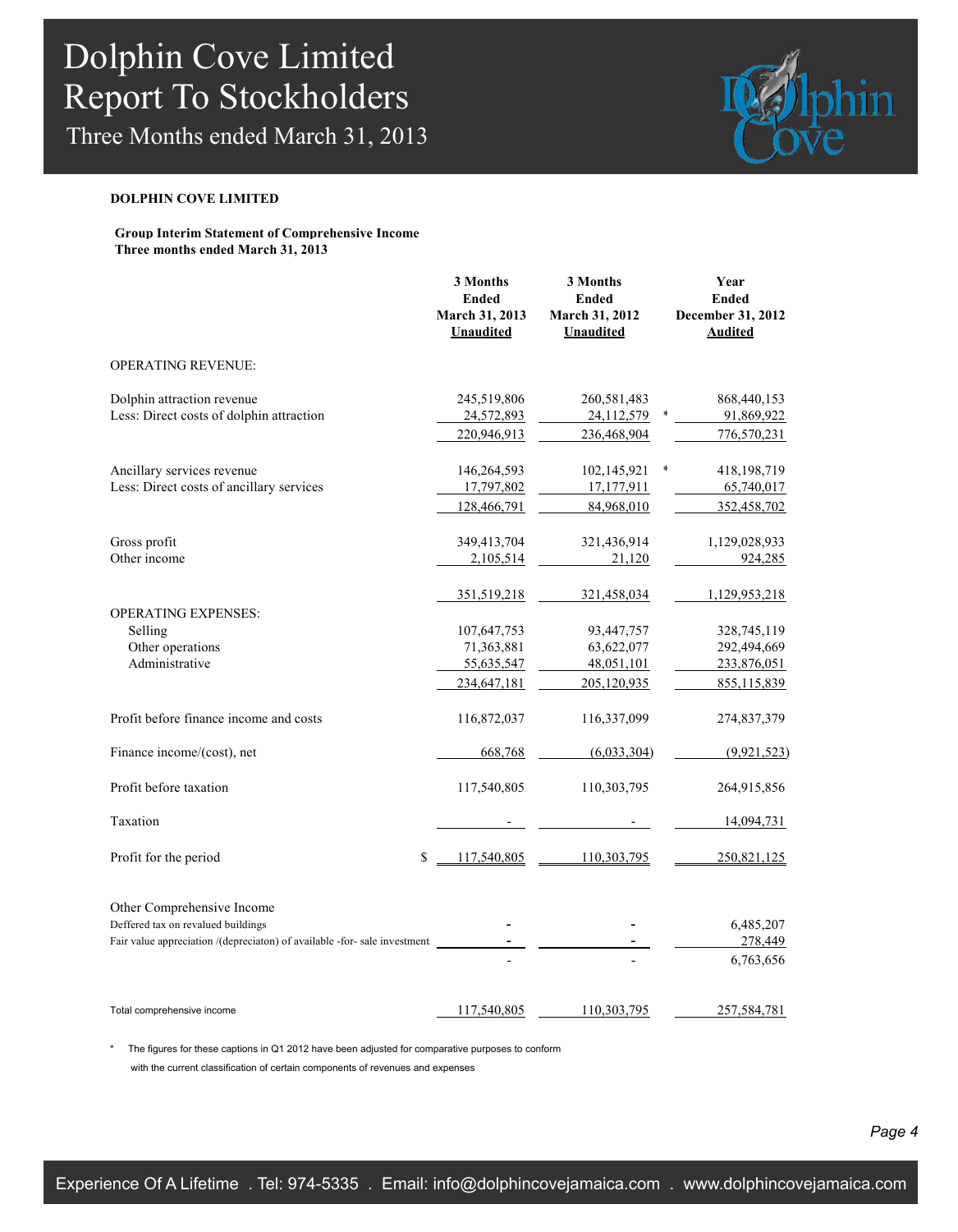Three Months ended March 31, 2013



#### **DOLPHIN COVE LIMITED**

**Group Interim Statement Changes in Stockholder's Equity**

**Three months ended March 31, 2013**

|                                                                                                                                  | 3 Months<br>Ended<br><b>March 31, 2013</b><br>Unaudited | 3 Months<br>Ended<br><b>March 31, 2012</b><br>Unaudited | Year<br>Ended<br>December 31, 2012<br>Audited |
|----------------------------------------------------------------------------------------------------------------------------------|---------------------------------------------------------|---------------------------------------------------------|-----------------------------------------------|
| Balances at beginning of period                                                                                                  | \$<br>1,152,386,975                                     | 1,012,551,098                                           | 1,012,551,098                                 |
| Transactions recorded directly in equity:                                                                                        |                                                         |                                                         |                                               |
| Dividends                                                                                                                        | (39, 242, 637)                                          | (15,697,057)                                            | (117,748,904)                                 |
| Deffered tax on revalued buildings<br>Fair Value depn. of available -for- sale investments<br>Profit for the period, being total |                                                         |                                                         | 6,485,207<br>278,449                          |
| comprehensive income:                                                                                                            | \$<br>117,540,805                                       | 110,303,795                                             | 250,821,125                                   |
| Balance at end of period                                                                                                         | \$<br>.230,685,143                                      | 1,107,157,836                                           | 1,152,386,975                                 |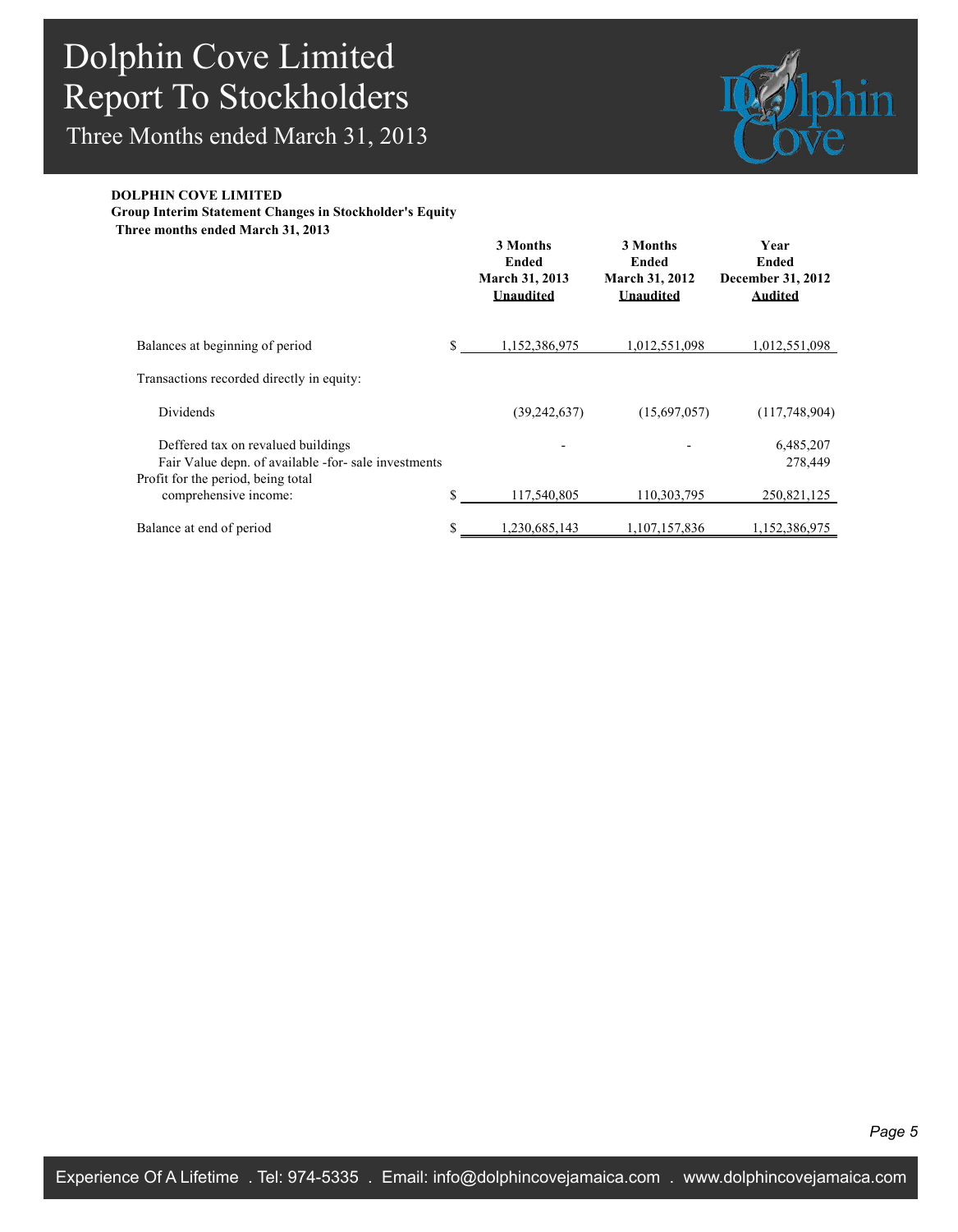Three Months ended March 31, 2013



### **DOLPHIN COVE LIMITED**

#### **Group Interim Statement of Cash Flows Three months ended March 31, 2013**

|                                                    | 3 Months<br><b>Ended</b><br>March 31, 2013<br><b>Unaudited</b> | 3 Months<br><b>Ended</b><br>March 31, 2012<br><b>Unaudited</b> | Year<br><b>Ended</b><br>December 31, 2012<br><b>Audited</b> |
|----------------------------------------------------|----------------------------------------------------------------|----------------------------------------------------------------|-------------------------------------------------------------|
| CASH FLOWS FROM OPERATING ACTIVITIES               |                                                                |                                                                |                                                             |
| Profit for the period                              | 117,540,805                                                    | 110,303,795                                                    | 250,821,125                                                 |
| Adjustments for:                                   |                                                                |                                                                |                                                             |
| Depreciation and amortisation                      | 9,333,249                                                      | 7,977,377                                                      | 33,942,762                                                  |
| Adjustment to property plant & equipment           |                                                                |                                                                | 248,000                                                     |
| Interest income                                    | (145, 976)                                                     | (1,071,756)                                                    | (3,892,443)                                                 |
| Interest expense<br>Tax expense                    | 1,935,431                                                      | 7,105,061<br>$\overline{a}$                                    | 18,942,673<br>14,094,731                                    |
| Operating profit before changes in working capital | 128,663,509                                                    | 124,314,476                                                    | 314,156,848                                                 |
| Accounts receivable                                | (39, 284, 828)                                                 | (62, 341, 915)                                                 | 20,207,913                                                  |
| Inventories                                        | (9,184,316)                                                    | (3,717,273)                                                    | (939, 275)                                                  |
| Accounts payable and provisions                    | 4,728,110                                                      | 11,737,425                                                     | 19,218,191                                                  |
| Due from/to related parties, net                   | (3,261,943)                                                    | 796,673                                                        | (50,678,912)                                                |
| Cash generated from operations                     | 81,660,532                                                     | 70,789,386                                                     | 301,964,765                                                 |
| Interest paid                                      | (1,935,431)                                                    | (7,105,061)                                                    | (11, 512, 536)                                              |
| Income tax paid/withheld                           | (28, 275)                                                      | (102,009)                                                      | (883, 815)                                                  |
| Net cash provided by operating activities          | 79,696,826                                                     | 63,582,316                                                     | 289,568,414                                                 |
| CASH FLOWS FROM INVESTING ACTIVITIES               |                                                                |                                                                |                                                             |
| Interest received                                  | 145,976                                                        | 1,071,756                                                      | 3,892,443                                                   |
| Securities purchased under resale agreements       |                                                                | (88, 213, 978)                                                 | 63,558,935                                                  |
| Investments acquired                               | 29,613,459                                                     | 54,394,538                                                     | (13,202)                                                    |
| Additions to property, plant and equipment         | (21, 515, 316)                                                 | (13,036,807)                                                   | (103, 882, 361)                                             |
| Additions to biological assets                     | (399, 281)                                                     | (172, 730)                                                     | (61,007,540)                                                |
| Net cash provided/(used) by investing activities   | 7,844,838                                                      | (45, 957, 221)                                                 | (97, 451, 725)                                              |
| CASH FLOWS FROM FINANCING ACTIVITIES               |                                                                |                                                                |                                                             |
| Short term loan received/repaid                    | 40,000,000                                                     |                                                                | 10,000,000                                                  |
| Dividends paid                                     | (8,228,541)                                                    | (15,697,057)                                                   | (117, 748, 904)                                             |
| Long term liabilities received, net                | (48, 451, 053)                                                 | (18, 151, 957)                                                 | (96,012,812)                                                |
| Net cash (used)/provided by financing activities   | (16,679,594)                                                   | (33, 849, 014)                                                 | (203, 761, 716)                                             |
| Net increase in cash resources                     | 70,862,070                                                     | (16, 223, 919)                                                 | (11, 645, 027)                                              |
| Cash resources at beginning of the period          | 26,508,449                                                     | 38,153,476                                                     | 38,153,476                                                  |
| CASH RESOURCES AT END OF PERIOD<br>\$              | 97,370,519                                                     | 21,929,557                                                     | 26,508,449                                                  |
| Comprising:                                        |                                                                |                                                                |                                                             |
| Cash and cash equivalents                          | 124,607,169                                                    | 37,971,808                                                     | 59,263,625                                                  |
| Bank overdrafts, unsecured                         | (27, 236, 650)                                                 | (16,042,251)                                                   | (32, 755, 176)                                              |
| \$                                                 | 97,370,519                                                     | 21,929,557                                                     | 26,508,449                                                  |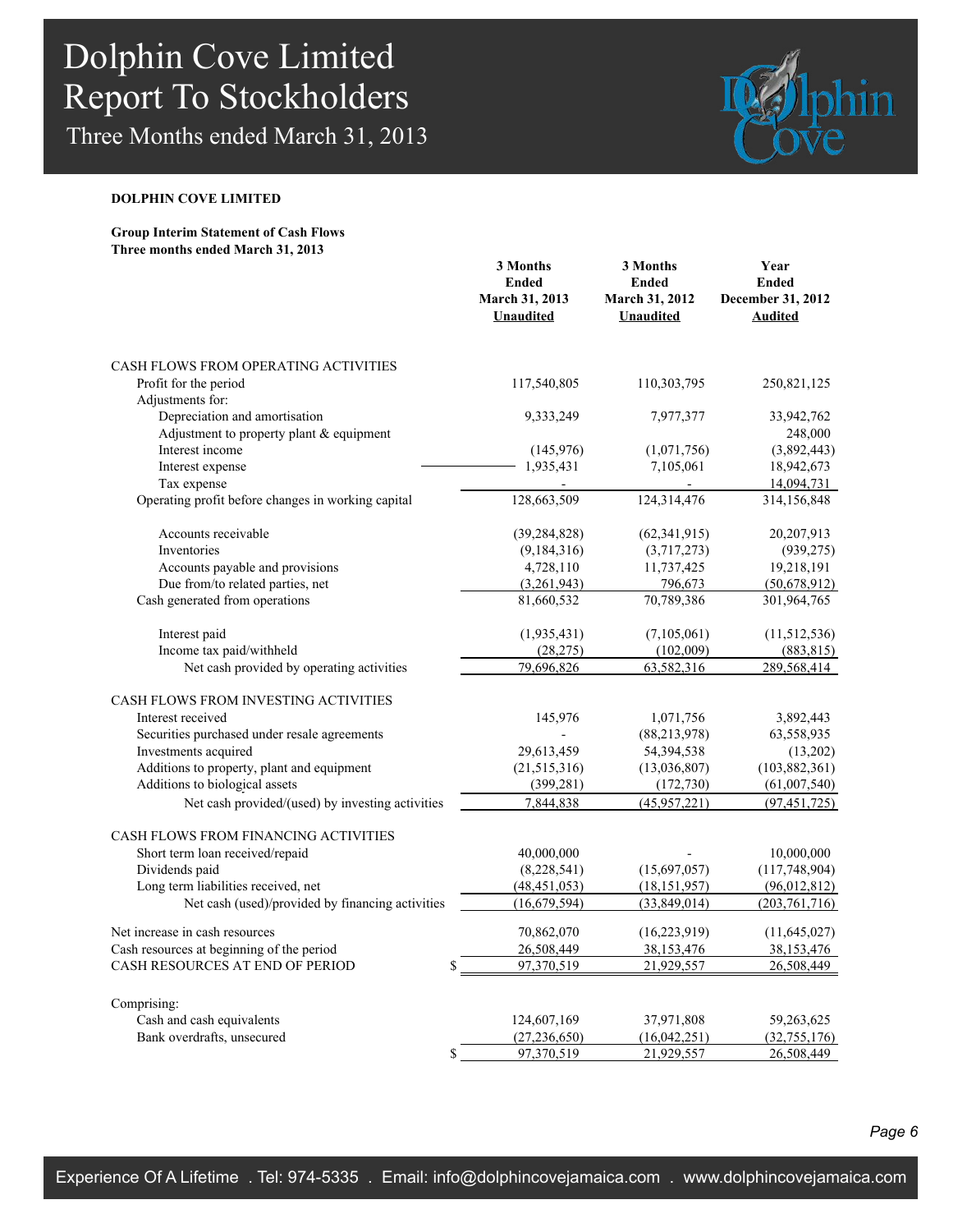Three Months ended March 31, 2013

.



#### **DOLPHIN COVE LIMITED**

#### **Selected Explanatory Notes Three-months ended March 31, 2013**

#### Basis of preparation

These condensed interim consolidated financial statements have been prepared in accordance with accounting policies set out in note 2 to the audited consolidated financial statement for the year ended December 31, 2012 which have been consistently applied from period to period.

#### Segment information

|                                | Three month period to March 31, 2013 |                          |             |               |  |
|--------------------------------|--------------------------------------|--------------------------|-------------|---------------|--|
|                                | Ocho Rios                            | Hanover                  | Other       | Total         |  |
| Reportable segment assets      | 1,359,178,553                        | 356.174.181              | 123,337,389 | 1,838,690,123 |  |
| Capital expenditure            | 12,792,850                           | $\overline{\phantom{a}}$ | 8,722,466   | 21,515,316    |  |
| Reportable segment liabilities | 260,003,424                          | 239,656,663              | 74,927,751  | 574,587,838   |  |
|                                |                                      |                          |             |               |  |

|                                |   | Year ended December 31, 2012 |             |             |               |  |  |
|--------------------------------|---|------------------------------|-------------|-------------|---------------|--|--|
|                                |   | Ocho Rios                    | Hanover     | Other       | Total         |  |  |
| Reportable segment assets      |   | 1,297,772,891                | 321,104,070 | 101,542,962 | 1,720,419,923 |  |  |
| Capital expenditure            |   | 22,780,137                   | 14,183,685  | 66,918,539  | 103,882,361   |  |  |
| Reportable segment liabilities | S | 239,223,705                  | 229,118,087 | 66,274,014  | 534,615,806   |  |  |

|                                       |    | Three month period to March 31, 2013 |             |            |             |  |
|---------------------------------------|----|--------------------------------------|-------------|------------|-------------|--|
|                                       |    |                                      |             |            |             |  |
|                                       |    | Ocho Rios                            | Hanover     | Other      | Total       |  |
| Gross revenue from external customers | \$ | 276,586,066                          | 82.123.891  | 35,179,956 | 393,889,913 |  |
| Finance Income/(cost), net            |    | 1.916.915                            | (1,248,147) | ۰          | 668,768     |  |
| Depreciation and amortization         | \$ | (7, 153, 818)                        | (1,706,382) | (473,049)  | (9,333,249) |  |
| Segment Profit/Loss                   | S  | 77,918,828                           | 24,531,537  | 15,090,440 | 117,540,805 |  |

|                                       |    | Three month period to March 31, 2012 |             |            |             |  |  |
|---------------------------------------|----|--------------------------------------|-------------|------------|-------------|--|--|
|                                       |    | Ocho Rios                            | Hanover     | Other      | Total       |  |  |
| Gross revenue from external customers | S  | 259,611,492                          | 75,858,168  | 27,278,865 | 362,748,524 |  |  |
| Finance cost, net                     | S  | (1, 162, 452)                        | (4,870,852) | ۰          | (6,033,304) |  |  |
| Depreciation and amortization         | \$ | (6,291,906)                          | (1,685,471) |            | (7,977,377) |  |  |
| Segment profit after tax              | \$ | 75,129,709                           | 26,123,816  | 9,050,270  | 110,303,795 |  |  |